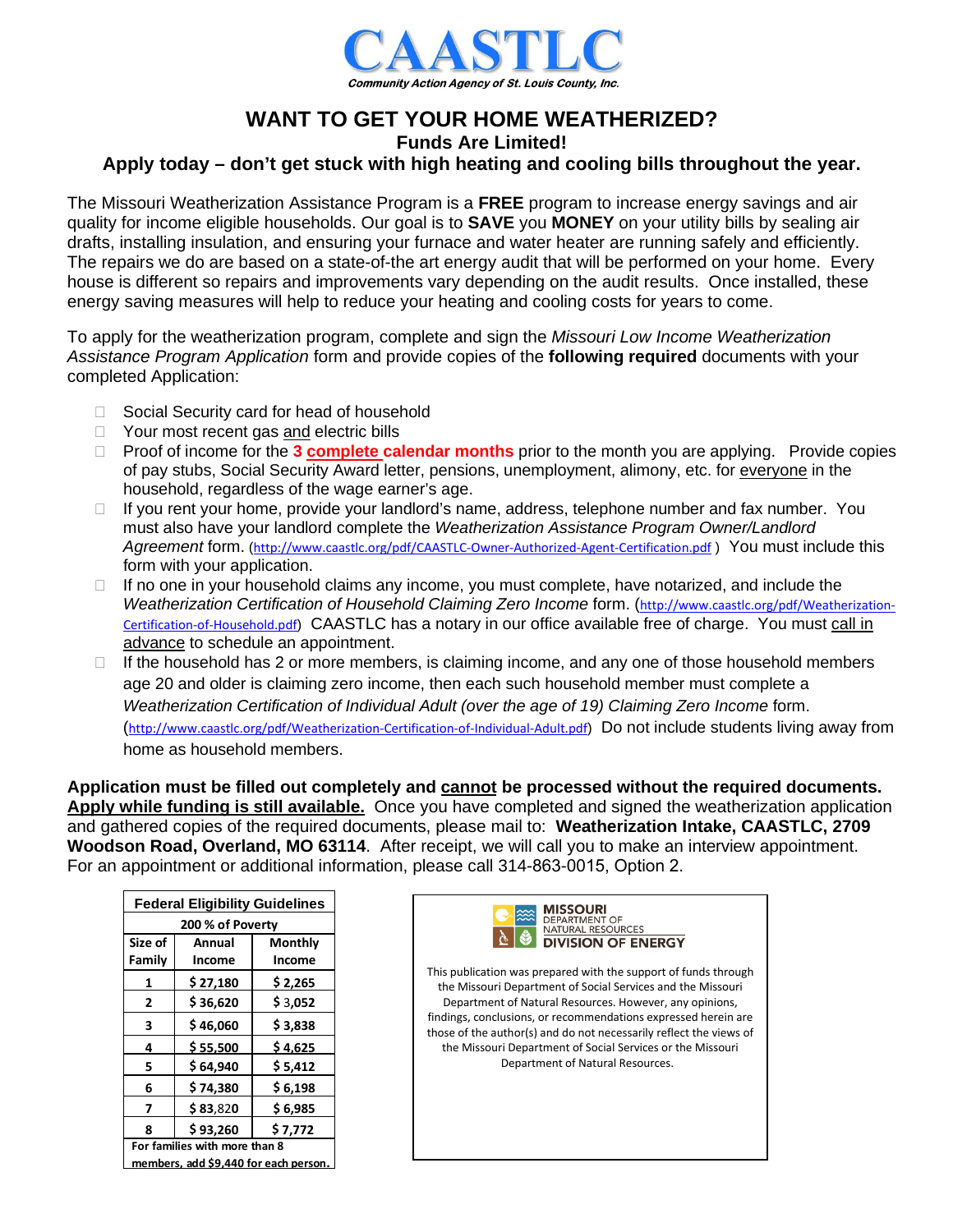## **APPLICANT INFORMATION SECTION:**

HAS THE HOME PREVIOUSLY BEEN WEATHERIZED?: If you **do not know** if your home has already been weatherized, check NO and leave the date blank.

If you know that your house has previously been weatherized, check YES and write the approximate date (year and month) that your home was weatherized.

## **HOUSEHOLD INFORMATION SECTION:**

ESTIMATED AGE OF HOME: Write your best reasonable estimate of how many years old your home is. **Do not leave blank**.

IF YOU RENT YOUR HOME, PROVIDE YOUR LANDLORD'S ADDRESS, TELEPHONE NUMBER AND FAX: Write your landlord's name, address, telephone number and fax, if applicable.

TOTAL HOUSEHOLD MEMBERS: Write the total number of people who currently live in your home. **Do not leave blank**.

CHILDREN 19 AND UNDER: Write the number of household members age 19 and under, if applicable.

OVER 60: Write the number of household members age 61 and over, if applicable.

**DISABLED:** Write the number of household members who are disabled, if applicable.

NATIVE AMERICAN: Write the number of household members who are Native American Indian, if applicable.

### **INCOME INFORMATION SECTION:**

INCOME SOURCE: **Include** cash receipts earned or received during the 3 previous calendar months. Examples to include: money, wages, and salaries **before deductions**; self-employment net receipts; regular payments from social security, railroad retirement, unemployment compensation, worker's compensation, veteran's payments, training stipends, alimony, and military family allotments; pensions, insurance and annuity payments; dividends and interest; net rental income; net royalties; periodic receipts from estates or trusts; net gambling and lottery winnings.

**Do NOT include**: capital gains; assets withdrawn from bank; sale of property, house, or car; one-time payments from welfare agency due to temporary financial difficulty; tax refunds; gifts, loans, lump-sum inheritances; college scholarships; one-time insurance payments or compensation for injury; non-cash benefits such as health insurance, Medicare, Medicaid, **Food Stamps**, school lunches, housing assistance; combat zone pay; child support **received**.

AMOUNT AND INTERVAL: Write the gross dollar amount for each income source followed by how often that amount is earned or received. For example, \$300.00 every two weeks (bi-weekly), \$250.00 twice a month (semi-monthly), or \$500.00 once a month (monthly).

### **FUEL CONSUMPTION INFORMATION SECTION:**

PRIMARY FUEL TYPE: Write the main source of heat for your house, for example, natural gas, propane gas, electric.

PRIMARY FUEL SUPPLIER: Write the name of the company that supplies the above fuel type, for example, Spire if natural gas above.

PRIMARY ELECTRIC SUPPLIER: Write the name of the company that supplies your electricity, for example, Ameren.

### **TERMS AND CONDITIONS SECTION (on backside of application form):**

APPLICANT'S SIGNATURE, DATE: Sign your name and write the date you are signing the application. **Do not leave blank.**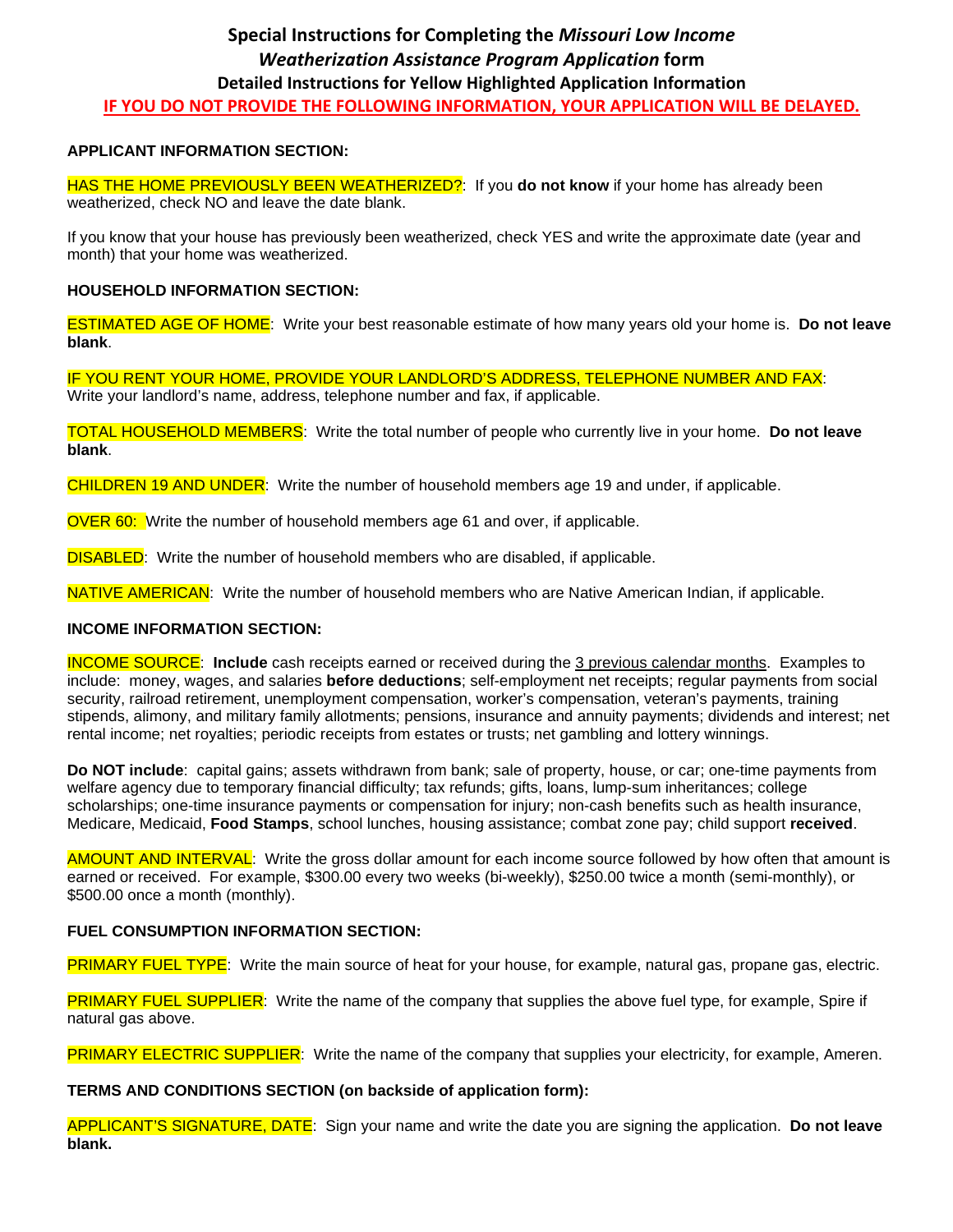

# **MISSOURI LOW INCOME WEATHERIZATION ASSISTANCE PROGRAM APPLICATION**

**COMMUNITY ACTION AGENCY OF ST LOUIS COUNTY 2709 Woodson Road Overland, MO 63114**

 **FOR OFFICE USE ONLY**

JOB NUMBER

**COUNTY** 

Answer every question on the application and provide the proper supporting documentation. Leaving questions blank on the application or failing to provide proper documation will cause delays.

| <b>APPLICANT INFORMATION</b>                                                                                                                                                            |                                                                                 |                       |         |                 |                             |
|-----------------------------------------------------------------------------------------------------------------------------------------------------------------------------------------|---------------------------------------------------------------------------------|-----------------------|---------|-----------------|-----------------------------|
| <b>NAME</b>                                                                                                                                                                             |                                                                                 |                       |         |                 | PHONE NUMBER WITH AREA CODE |
| <b>ADDRESS</b>                                                                                                                                                                          | <b>CITY</b>                                                                     |                       |         | <b>STATE</b>    | ZIP CODE                    |
| HAS THE HOME PREVIOUSLY BEEN WEATHERIZED?<br><b>No</b><br>Yes<br>Date:                                                                                                                  |                                                                                 | <b>SSN</b>            |         |                 |                             |
| <b>HOUSEHOLD INFORMATION</b>                                                                                                                                                            |                                                                                 |                       |         |                 |                             |
| TYPE OF HOME<br>$\mathsf{L}$<br>House                                                                                                                                                   | <b>ESTIMATED AGE OF HOME</b><br>Mobile Home<br><b>□ Shelter</b><br>Multi-family |                       |         |                 |                             |
| If you own your home, please provide proof of home ownership. (deed, mortgage, title, etc.) If you rent your home, provide your<br>landlord's address, telephone number and fax number. |                                                                                 |                       |         |                 |                             |
| <b>Own</b>                                                                                                                                                                              |                                                                                 |                       |         |                 |                             |
| Rent                                                                                                                                                                                    |                                                                                 |                       |         |                 |                             |
| <b>Household Members</b>                                                                                                                                                                | <b>TOTAL HOUSEHOLD MEMBERS</b>                                                  | CHILDREN 19 AND UNDER | OVER 60 | <b>DISABLED</b> | <b>NATIVE AMERICAN</b>      |

List all household members. If additional space is needed, please attach list.

| <b>Household Member Name</b> | Date of Birth | <b>Native</b><br>American | <b>Handicap</b><br>or Disabled | Veteran |
|------------------------------|---------------|---------------------------|--------------------------------|---------|
|                              |               | ┍                         |                                |         |
|                              |               |                           |                                |         |
|                              |               |                           |                                |         |
|                              |               |                           |                                |         |
|                              |               |                           |                                |         |
|                              |               |                           |                                |         |

Provide proof of income for the previous three months for all household members. If additional space is needed, please attach list.

| <b>INCOME INFORMATION</b> |               |          |  |
|---------------------------|---------------|----------|--|
| <b>Income Source</b>      | <b>Amount</b> | Interval |  |
|                           |               |          |  |
|                           |               |          |  |
|                           |               |          |  |
|                           |               |          |  |
|                           |               |          |  |
|                           |               |          |  |

| <b>FUEL CONSUMPTION INFORMATION</b> |                       |
|-------------------------------------|-----------------------|
| <b>PRIMARY FUEL TYPE</b>            |                       |
| <b>PRIMARY FUEL SUPPLIER</b>        | ACCOUNT NUMBER        |
| <b>PRIMARY ELECTRIC SUPPLIER</b>    | <b>ACCOUNT NUMBER</b> |